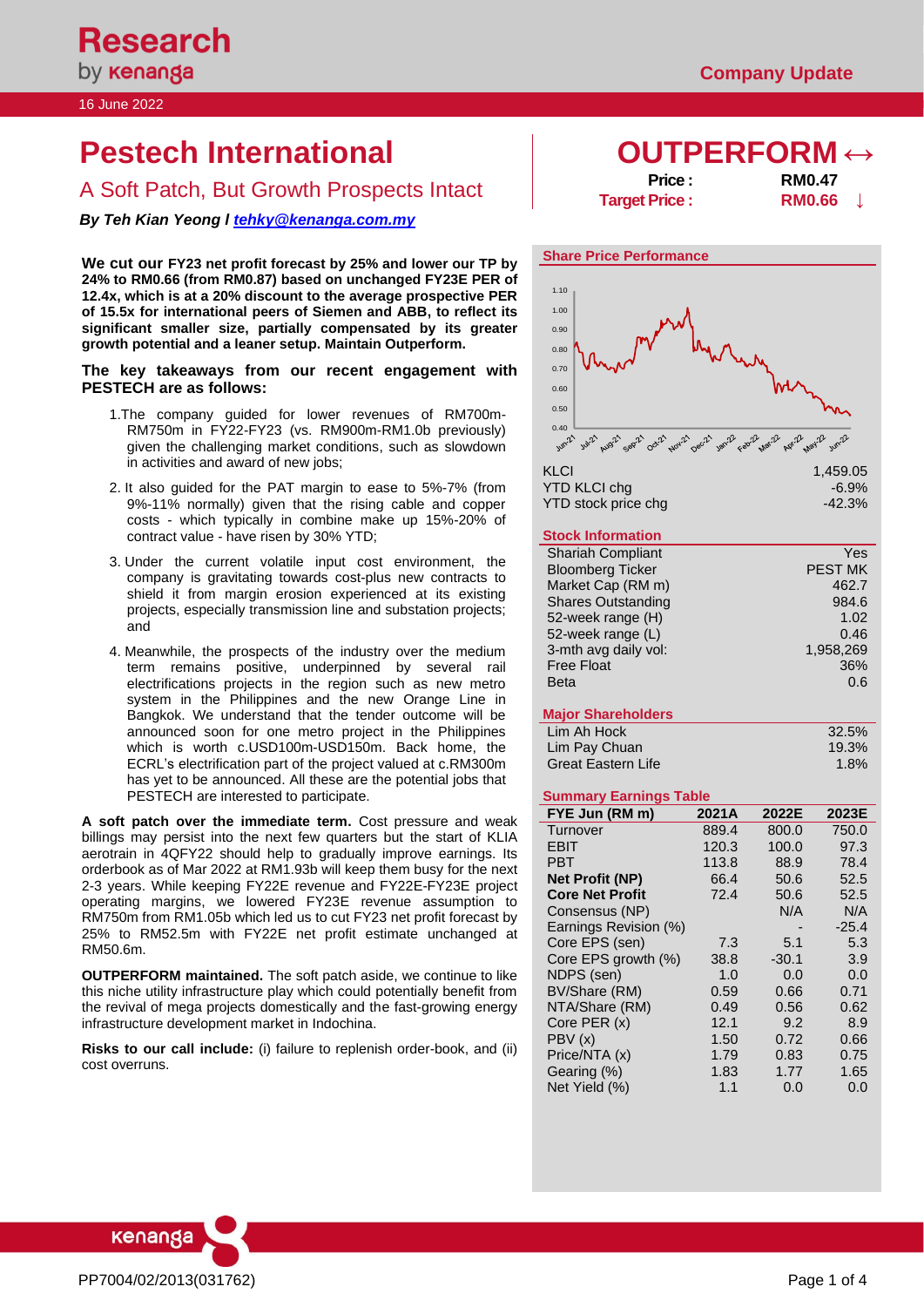# **Pestech International** *Company Update* **Company Update**

## 16 June 2022

I

| <b>Company Upd</b> |  |
|--------------------|--|
|--------------------|--|

| <b>Income Statement</b>   |               |                  |                 |                       |          | <b>Financial Data &amp; Ratios</b> |        |                                            |       |         |                 |
|---------------------------|---------------|------------------|-----------------|-----------------------|----------|------------------------------------|--------|--------------------------------------------|-------|---------|-----------------|
| FY Jun (RM m)             | 2019A         | 2020A            | 2021A           | 2022E                 | 2023E    | FY Jun                             | 2019A  | 2020A                                      | 2021A | 2022E   | 2023E           |
| Revenue                   | 811.5         | 797.7            | 889.4           | 800.0                 | 750.0    | Growth (%)                         |        |                                            |       |         |                 |
| <b>EBITDA</b>             | 118.4         | 115.9            | 132.2           | 111.6                 | 108.5    | Revenue                            | $-2.8$ | $-1.7$                                     | 11.5  | $-10.0$ | $-6.3$          |
| Depreciation              | $-7.2$        | $-12.6$          | $-11.9$         | $-11.6$               | $-11.2$  | <b>EBITDA</b>                      | $-1.6$ | $-2.1$                                     | 14.0  | $-15.5$ | $-2.8$          |
| <b>EBIT</b>               | 111.3         | 103.3            | 120.3           | 100.0                 | 97.3     | Operating Income                   | $-3.6$ | $-7.1$                                     | 16.4  | $-16.9$ | $-2.8$          |
| <b>Interest Expense</b>   | $-53.2$       | $-63.6$          | $-55.6$         | $-66.4$               | $-69.5$  | Pre-tax Income                     | 6.0    | $-14.3$                                    | 35.2  | $-21.9$ | $-11.9$         |
| Associate                 | 0.0           | 0.2              | 0.2             | 0.2                   | 0.2      | Net Income                         | 36.2   | $-34.9$                                    | 29.0  | $-23.8$ | 3.9             |
| Exceptional/FV            | 0.0           | 0.0              | 0.0             | 0.0                   | 0.0      | Core Net Income                    | 16.4   | $-28.0$                                    | 38.8  | $-30.1$ | 3.9             |
| <b>PBT</b>                | 98.2          | 84.2             | 113.8           | 88.9                  | 78.4     |                                    |        |                                            |       |         |                 |
| <b>Taxation</b>           | $-11.5$       | $-19.7$          | $-11.0$         | $-13.3$               | $-11.8$  | Profitability (%)                  |        |                                            |       |         |                 |
| Minority Interest         | $-7.7$        | $-13.1$          | $-36.4$         | $-25.0$               | $-14.1$  | <b>EBITDA Margin</b>               | 14.6   | 14.5                                       | 14.9  | 14.0    | 14.5            |
| <b>Net Profit</b>         | 79.0          | 51.4             | 66.4            | 50.6                  | 52.5     | <b>Operating Margin</b>            | 13.7   | 13.0                                       | 13.5  | 12.5    | 13.0            |
| <b>Core Net Profit</b>    | 72.4          | 52.1             | 72.4            | 50.6                  | 52.5     | <b>PBT</b> Margin                  | 12.1   | 10.6                                       | 12.8  | 11.1    | 10.4            |
|                           |               |                  |                 |                       |          | Net Margin                         | 9.7    | 6.4                                        | 7.5   | 6.3     | 7. <sub>C</sub> |
| <b>Balance Sheet</b>      |               |                  |                 |                       |          | Core Net Margin                    | 8.9    | 6.5                                        | 8.1   | 6.3     | 7. <sub>C</sub> |
| FY Jun (RM m)             | 2019A         | 2020A            | 2021A           | 2022E                 | 2023E    | <b>Effective Tax Rate</b>          | 11.7   | 23.4                                       | 9.6   | 15.0    | 15 <sub>c</sub> |
| <b>Fixed Assets</b>       | 91.4          | 144.9            | 201.1           | 229.5                 | 248.3    | <b>ROE</b>                         | 8.7    | 7.7                                        | 8.1   | 6.5     | 6.5             |
| Intangibles               | 87.3          | 83.9             | 92.6            | 90.7                  | 85.1     | <b>ROA</b>                         | 15.4   | 10.5                                       | 13.2  | 8.2     | 7.8             |
| <b>Concession Assets</b>  | 461.9         | 1,054.6          | 956.6           | 925.0                 | 893.4    |                                    |        |                                            |       |         |                 |
| Investment                | 7.7           | 0.6              | 0.9             | 2.9                   | 2.7      | <b>DuPont Analysis</b>             |        |                                            |       |         |                 |
| Inventories               | 14.1          | 35.7             | 21.6            | 37.7                  | 35.2     | Net margin (%)                     | 8.9    | 6.5                                        | 8.1   | 6.3     | 7. <sub>C</sub> |
| Receivable                | 243.9         | 243.8            | 283.4           | 244.8                 | 229.5    | Assets Turnover (                  | 0.4    | 0.3                                        | 0.3   | 0.3     | 0.3             |
| Due From Cust.            | 956.9         | 731.5            | 890.5           | 1,155.5               | 1,201.8  | Leverage Factor (                  | 4.3    | 4.8                                        | 4.7   | 4.3     | 4.0             |
| Due From Cos              | 57.7          | 59.1             | 55.3            | 14.8                  | 14.1     | ROE (%)                            | 15.0   | 10.1                                       | 12.4  | 7.8     | 7.5             |
| <b>Fixed Deposits</b>     | 0.0           | 7.9              | 17.9            | 18.8                  | 17.6     |                                    |        |                                            |       |         |                 |
| Cash & Bank Bal.          | 166.6         | 90.5             | 184.4           | 55.0                  | 102.6    | Leverage                           |        |                                            |       |         |                 |
| <b>Total Assets</b>       | 2,087.5       | 2,452.6          | 2,704.3         | 2,774.8               | 2,830.3  | Debt/Asset (x)                     | 0.49   | 0.49                                       | 0.46  | 0.44    | 0.45            |
|                           |               |                  |                 |                       |          | Debt/Equity (x)                    | 2.14   | 2.33                                       | 2.15  | 1.86    | 1.8C            |
| Payables                  | 403.1         | 553.0            | 632.3           | 622.8                 | 581.0    | Net Debt/(Cash)                    |        | -863.4 -1,109.9 -1,065.3 -1,152.1 -1,161.5 |       |         |                 |
| <b>ST Borrowings</b>      | 367.7         | 510.9            | 491.9           | 475.9                 | 468.1    | Net Debt/Equity (>                 | 1.79   | 2.15                                       | 1.83  | 1.77    | 1.65            |
| Other ST Liability        | 14.3          | 18.7             | 14.2            | 12.8                  | 12.0     |                                    |        |                                            |       |         |                 |
| LT Borrowings             | 662.3         | 689.6            | 757.9           | 731.3                 | 795.9    | <b>Valuations</b>                  |        |                                            |       |         |                 |
| Other LT Lia.             | 79.3          | 74.3             | 46.4            | 24.8                  | 23.3     | EPS (sen)                          | 9.5    | 6.8                                        | 7.3   | 5.1     | 5.3             |
| <b>Perpetual Sukuk</b>    | 0.0           | 0.0              | 48.6            | 100.0                 | 100.0    | NDPS (sen)                         | 0.0    | 0.0                                        | 1.0   | 0.0     | 0.0             |
| <b>Minority Interest</b>  | 79.3          | 90.5             | 131.6           | 156.9                 | 147.1    | BV (RM)                            | 0.63   | 0.67                                       | 0.59  | 0.66    | 0.71            |
| <b>Net Assets</b>         | 481.6         | 515.7            | 581.6           | 650.3                 | 702.8    | NTA (RM)                           | 0.52   | 0.56                                       | 0.49  | 0.56    | 0.62            |
|                           |               |                  |                 |                       |          | PER(x)                             | 11.7   | 13.2                                       | 12.1  | 9.2     | 8.9             |
| <b>Share Capital</b>      | 212.7         | 212.7            | 212.7           | 232.9                 | 232.9    | Net yield (%)                      | 0.0    | 0.0                                        | 1.1   | 0.0     | 0.0             |
| <b>Reserves</b>           | 268.9         | 303.0            | 368.9           | 417.4                 | 469.9    | PBV(x)                             | 1.76   | 1.33                                       | 1.50  | 0.72    | 0.66            |
| <b>Equity</b>             | 481.6         | 515.7            | 581.6           | 650.3                 | 702.8    | P/NTA(x)                           | 2.15   | 1.59                                       | 1.79  | 0.83    | 0.75            |
|                           |               |                  |                 |                       |          | EV/EBITDA (x)                      | 14.5   | 15.5                                       | 14.7  | 14.5    | 15.0            |
| <b>Cashflow Statement</b> |               |                  |                 |                       |          |                                    |        |                                            |       |         |                 |
| FY Jun (RM m)             | 2019A         | 2020A            | 2021A           | 2022E                 | 2023E    |                                    |        |                                            |       |         |                 |
| <b>Operating CF</b>       | $-230.8$      | $-126.4$         | 14.88           | $-27.42$              | 50.64    |                                    |        |                                            |       |         |                 |
| Investing CF              | 1.7           | $-60.9$          | $-61.98$        | $-60.00$              | $-60.00$ |                                    |        |                                            |       |         |                 |
| <b>Financing CF</b>       |               |                  |                 |                       | 56.91    |                                    |        |                                            |       |         |                 |
| Net Chg in Cash           | 276.1<br>47.0 | 110.6<br>$-76.7$ | 117.00<br>69.91 | $-34.86$<br>$-122.27$ | 47.55    |                                    |        |                                            |       |         |                 |
| Free Cash Flow            | $-229.1$      | $-187.3$         | $-47.1$         | $-87.4$               | $-9.4$   |                                    |        |                                            |       |         |                 |
| Source: Kenanga Research  |               |                  |                 |                       |          |                                    |        |                                            |       |         |                 |
|                           |               |                  |                 |                       |          |                                    |        |                                            |       |         |                 |

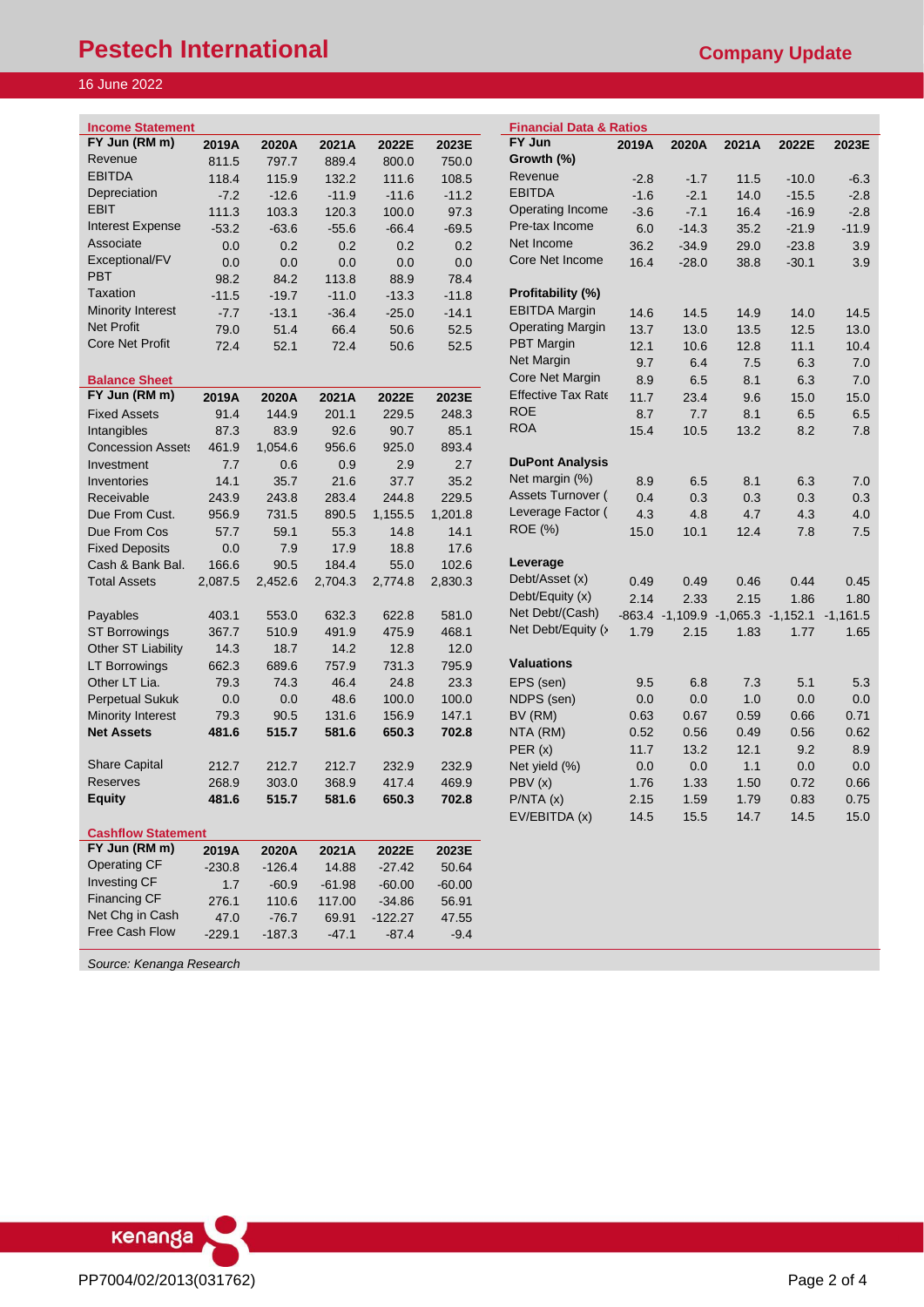# **Pestech International** *Company Update* **Company Update**

# 16 June 2022

### **Peer Comparison**

| <b>Name</b>                                                                                | Last<br><b>Price</b> | <b>Market</b> | <b>Shariah</b>   | <b>Current</b> | <b>Revenue</b><br><b>Growth</b> |                  |               | <b>Core Earnings</b><br><b>Growth</b> |       | PER (x) - Core<br><b>Earnings</b> |                  |       | PBV(x)          | <b>ROE</b><br>$(\%)$ | <b>Net</b><br>Div.Yld.<br>(%) | <b>Target</b>        | Rating    |
|--------------------------------------------------------------------------------------------|----------------------|---------------|------------------|----------------|---------------------------------|------------------|---------------|---------------------------------------|-------|-----------------------------------|------------------|-------|-----------------|----------------------|-------------------------------|----------------------|-----------|
|                                                                                            | (RM)                 | Cap<br>(RM'm) | <b>Compliant</b> | <b>FYE</b>     | $1-Yr.$<br>Fwd.                 | $2-Yr$ .<br>Fwd. | 1-Yr.<br>Fwd. | $2-Yr$ .<br>Fwd.                      | Hist. | $1-Yr.$<br>Fwd.                   | $2-Yr$ .<br>Fwd. | Hist. | $1-Yr.$<br>Fwd. | $1-Yr$ .<br>Fwd.     | 1-Yr.<br>Fwd.                 | <b>Price</b><br>(RM) |           |
| <b>GAS MALAYSIA BHD</b>                                                                    | 3.03                 | 3,890.5       |                  | 12/2022        | 9.3%                            | 8.3%             | 5.1%          | 0.6%                                  | 15.5  | 14.7                              | 14.6             | 3.4   | 3.4             | 23.1%                | 6.1%                          | 3.10                 | <b>OP</b> |
| <b>MALAKOFF CORP BHD</b>                                                                   | 0.610                | 2,981.0       | v                | 12/2022        | 22.8%                           | $-5.8%$          | $-12.6%$      | 11.8%                                 | 9.5   | 10.8                              | 9.7              | 0.6   | 0.6             | 5.2%                 | 7.4%                          | 0.980                | <b>OP</b> |
| PESTECH INTERNATIONAL BHD                                                                  | 0.470                | 462.7         |                  | 06/2022        | $-10.1%$                        | $-6.3%$          | $-30.1%$      | 3.8%                                  | 6.2   | 8.9                               | 8.6              | 0.8   | 0.7             | 8.2%                 | 0.0%                          | 0.660                | <b>OP</b> |
| PETRONAS GAS BHD                                                                           | 16.24                | 32,134.6      | Y.               | 12/2022        | 1.0%                            | $-0.8%$          | $-3.7%$       | 4.5%                                  | 15.9  | 16.5                              | 15.8             | 2.5   | 2.4             | 14.8%                | 5.2%                          | 17.51                | <b>MP</b> |
| <b>TENAGA NASIONAL BHD</b>                                                                 | 8.40                 | 48,099.2      | v                | 12/2022        | $-3.3%$                         | 1.8%             | $-0.8%$       | 13.1%                                 | 10.0  | 10.1                              | 8.9              | 0.8   | 0.8             | 8.3%                 | 5.0%                          | 11.06                | OP        |
| YTL POWER INTERNATIONAL BHD                                                                | 0.690                | 5,590.5       | N                | 06/2022        | 31.8%                           | 1.5%             | $-61.4%$      | 104.7%                                | 12.2  | 31.5                              | 15.4             | 0.4   | 0.4             | 1.4%                 | 7.2%                          | 1.11                 | OP        |
| <b>Simple Average</b><br>$\sim$<br>$\sim$ $\sim$ $\sim$ $\sim$<br>$\overline{\phantom{0}}$ |                      |               |                  |                | 8.6%                            | $-0.2%$          | $-17.2%$      | 23.1%                                 | 11.5  | 15.4                              | 12.2             | 1.4   | 1.4             | 10.2%                | 5.1%                          |                      |           |

*Source: Bloomberg, Kenanga Research*

*This section is intentionally left blank*